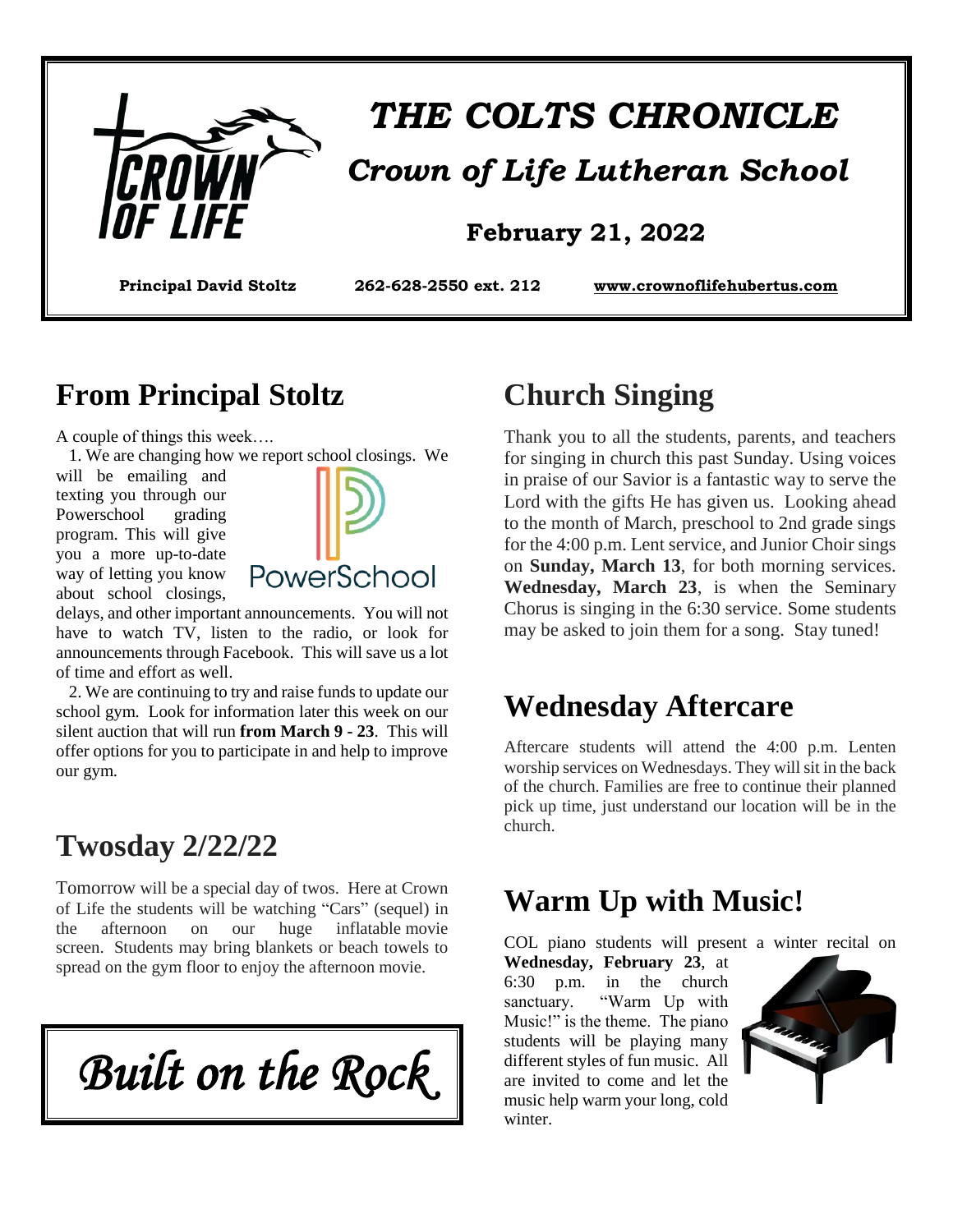# **It's Scrip Week (AGAIN)**

Due to the Kwik Trip promotions end date of **February 25**, another Scrip order is being placed this week. Roblox (offering 7% rebate) is the newest product to join the Shop with Scrip Program. Consider getting on board to earn tuition credits or help with gymnasium renovations. Thanks to all who take advantage of this program.

# **Kwik Trip Order Forms Due**

All students that helped with orders of Kwik Trip gift cards should return their order forms now. Students who achieved three orders or \$100 in sales will be entered into a drawing for a \$25 gift card of their choice (including Roblox). An additional challenge is underway between the Girls B Basketball Team, the Boys B Basketball Team and our upper grade team members who played at other schools. The final team is comprised of other students that asked to be part of the fun.

## **Get on Board**

The American Heart Association is challenging all school families to GET ON BOARD with this year's Kids Heart Challenge. Formerly known as Jump

Rope for Heart, the students at Crown of Life are embarking on their 8th year of challenging themselves to greater fitness through rope jumping, greater



teamwork by working with others through rope jumping and turning, greater outreach by discussing matters of the heart with others, greater understanding of God's concerns for our hearts and greater compassion for those who struggle with heart ailments. Watch for more information through take home papers and emails. Parents and family members are welcome to join us in this year's challenge. Contact Belinda Matter with any questions. Volunteer help with PE classes or the challenge is always appreciated.

# **Two-Two Tuesday**

On 2-22-22 the PE Classes will attempt all matter of "TWO" activities with jump ropes. Any students that do not have PE may submit their "TWO" activity to be eligible for prizes. The activities must be done on Tuesday and should be given to Mrs. Matter by Tuesday evening via phone at 262 424-5055 or email at Belindamatter@gmail.com. Happy TWOING!

### **Ice Cream Buckets Needed**

We are in need of the big five-quart ice cream

buckets with covers to use in the kitchen for scraps. So we don't end up with 100 buckets , please just send **one** per family to school if you have any to share. Thanks for helping!



# **3K-4K News**

Bible Time

- Jesus Blesses Children, Matthew 19:4
- "God Loves Me Dearly"

Movement Time

- We will be reviewing how to make a bridge with our bodies!
- They will also work on building a table with our bodies.

Music Time

• Continue working on a steady beat and matching pitch

Music class with Mrs. Strey on Wednesdays

Small Group Time (KDI is SCIENCE)

- (M) Students will mix water and oil with eye droppers and will predict what they think will happen when we add various items
- (T) We will be using our sensory table with magnets! Can you find a magnet in our room?
- (W) Students will experiment with mixing colors!
- (TH & F) What will sink or float in our sensory tub?!